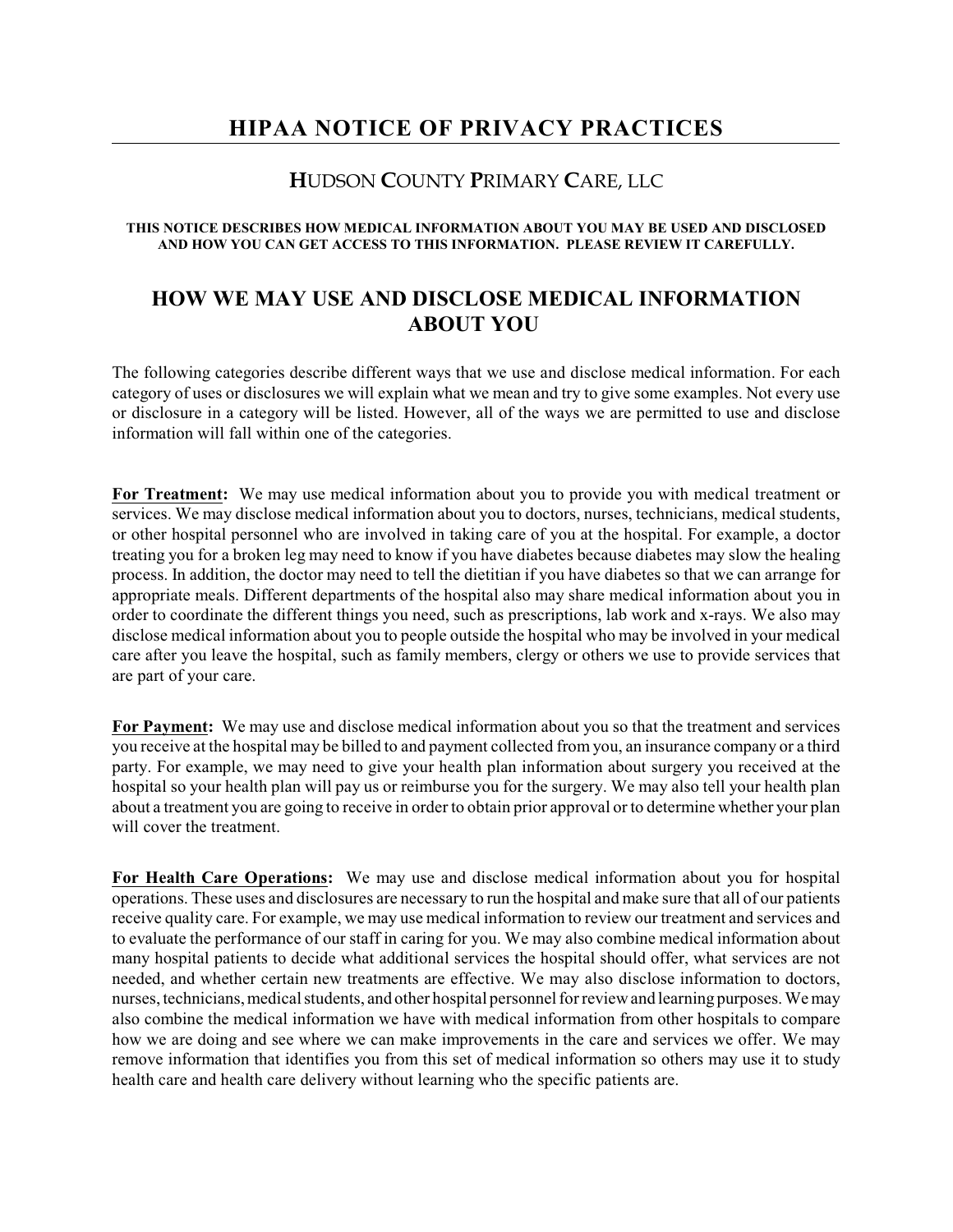**For Appointment Reminders:** We may use and disclose medical information to contact you as a reminder that you have an appointment for treatment or medical care at the hospital.

**For Treatment Alternatives:** We may use and disclose medical information to tell you about or recommend possible treatment options or alternatives that may be of interest to you.

**For Health-Related Benefits and Services:** We may use and disclose medical information to tell you about health-related benefits or services that may be of interest to you.

**For Fund Raising Activities:** We may use medical information about you to contact you in an effort to raise money for the hospital and its operations. We may disclose medical information to a foundation related to the hospital so that the foundation may contact you in raising money for the hospital. We only will release contact information, such as your name, address and phone number and the dates you received treatment or services at the hospital. If you do not want the hospital to contact you for fund raising efforts, you must notify Jersey City Medical Center in writing.

**For Hospital Directory:** We may include certain limited information about you in the hospital directory while you are a patient at the hospital. This information may include your name, location in the hospital, your general condition (e.g., fair, stable, etc.) and your religious affiliation. The directory information, except for your religious affiliation, may also be released to people who ask for you by name. Your religious affiliation may be given to a member of the clergy, such as a priest or rabbi, even if they don't ask for you by name. This is so your family, friends and clergy can visit you in the hospital and generally know how you are doing.

**To Individuals Involved in Your Care or Payment for Your Care:** We may release medical information about you to a friend or family member who is involved in your medical care. We may also give information to someone who helps pay for your care. We may also tell your family or friends your condition and that you are in the hospital. In addition, we may disclose medical information about you to an entity assisting in a disaster relief effort so that your family can be notified about your condition, status and location.

**For Research:** Under certain circumstances, we may use and disclose medical information about you for research purposes. For example, a research project may involve comparing the health and recovery of all patients who received one medication to those who received another, for the same condition. All research projects, however, are subject to a special approval process. This process evaluates a proposed research project and its use of medical information, trying to balance the research needs with patients' need for privacy of their medical information. Before we use or disclose medical information for research, the project will have been approved through this research approval process, but we may, however, disclose medical information about you to people preparing to conduct a research project, for example, to help them look for patients with specific medical needs, so long as the medical information they review does not leave the hospital. We will almost always ask for your specific permission if the researcher will have access to your name, address or other information that reveals who you are, or will be involved in your care at the hospital.

**As Required By Law:** We will disclose medical information about you when required to do so by federal, state or local law.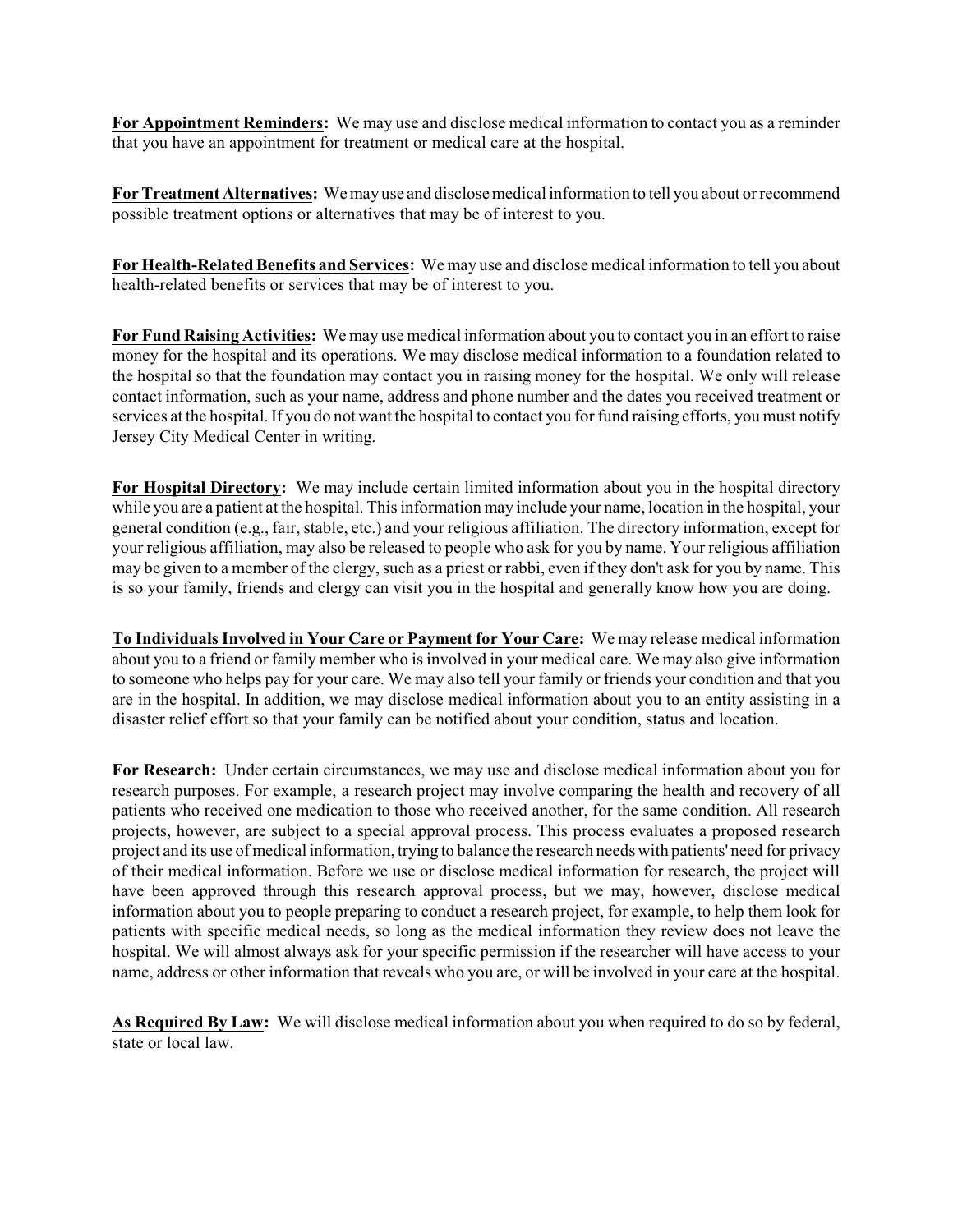**To Avert a Serious Threat to Health or Safety:** We may use and disclose medical information about you when necessary to prevent a serious threat to your health and safety or the health and safety of the public or another person. Any disclosure, however, will only be to someone able to help prevent the threat.

**Organ and Tissue Donation:** If you are an organ donor, we may release medical information to organizations that handle organ procurement or organ, eye or tissue transplantation or to an organ donation bank, as necessary to facilitate organ or tissue donation and transplantation.

**Military and Veterans:** If you are a member of the Armed Forces, we may release medical information about you as required by military command authorities. We may also release medical information about foreign military personnel to the appropriate foreign military authority. [A hospital that is a component of the Department of Defense or Transportation Department should also include the following: "If you are a member of the Armed Forces, we may disclose medical information about you to the Department of Veterans Affairs upon your separation or discharge from military services. This disclosure is necessary for the Department of Veterans Affairs to determine if you are eligible for certain benefits."] [A hospital that is a component of the Department of Veterans Affairs should also include the following: "We may use and disclose to components of the Department of Veterans Affairs medical information about you to determine whether you are eligible for certain benefits."]

**Workers' Compensation:** We may release medical information about you for Workers' Compensation or similar programs. These programs provide benefits for work-related injuries or illness.

**Public Health Risks:** We may disclose medical information about you for public health activities. These activities generally include the following:

- to prevent or control disease, injury or disability;
- to report births and deaths;
- to report child abuse or neglect;
- to report reactions to medications or problems with products;
- to notify people of recalls of products they may be using;
- to notify a person who may have been exposed to a disease or may be at risk for contracting or spreading disease or condition;
- to notify the appropriate government authority if we believe a patient has been the victim of abuse, neglect or domestic violence. We will only make this disclosure if you agree or when required or authorized by law.

**Health Oversight Activities:** We may disclose medical information to a health oversight agency for activities authorized by law. These oversight activities include, for example, audits, investigations, inspections, and licensure. These activities are necessary for the government to monitor the health care system, government programs, and compliance with civil rights laws.

**Lawsuits and Disputes:** If you are involved in a lawsuit or a dispute, we may disclose medical information about you in response to a court or administrative order. We may also disclose medical information about you in response to a subpoena, discovery request, or other lawful process by someone else involved in the dispute, but only if efforts have been made to tell you about the request or to obtain an order protecting the information requested.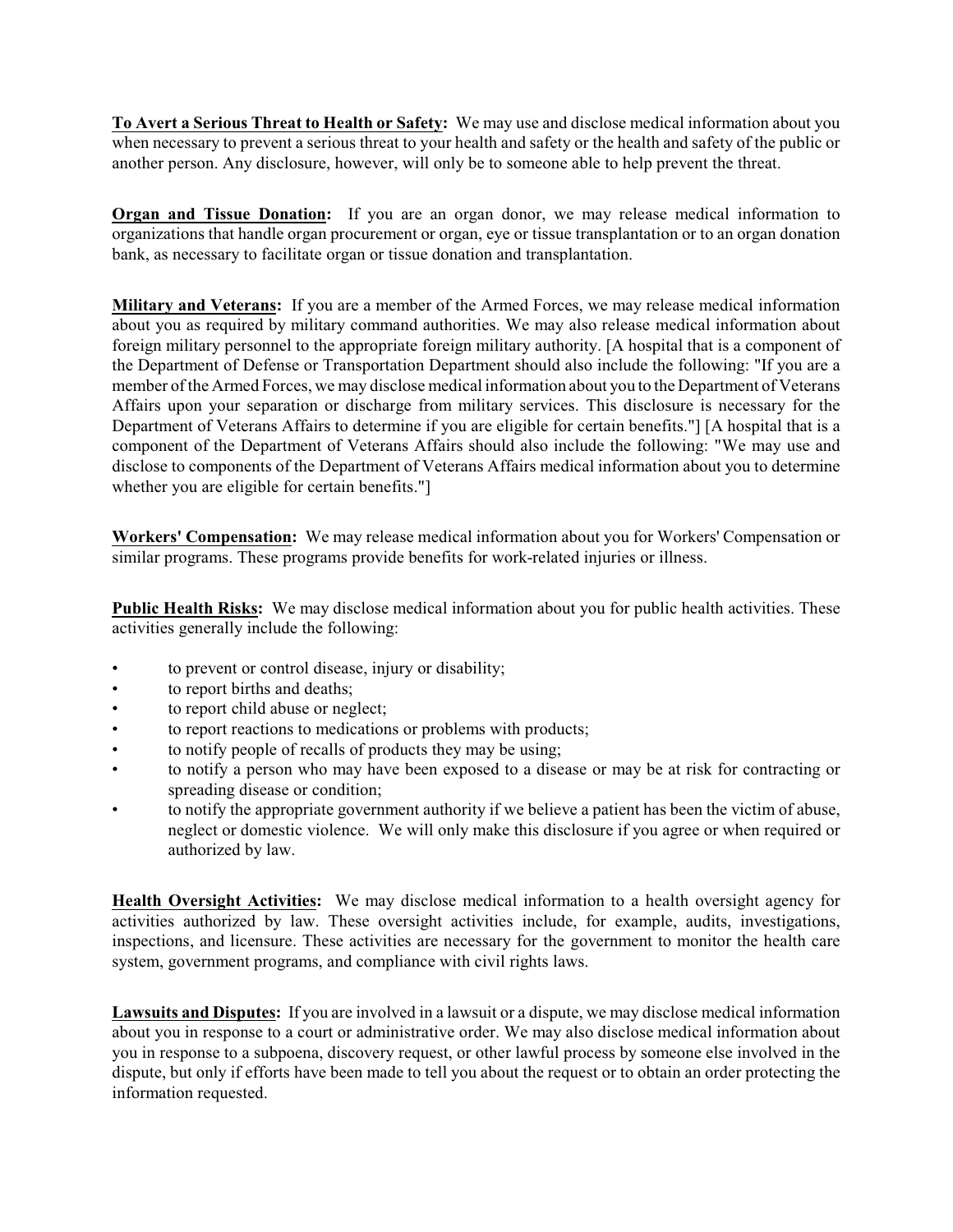**Law Enforcement**: We may release medical information if asked to do so by a law enforcement official:

- in response to a court order, subpoena, warrant, summons or similar process;
- to identify or locate a suspect, fugitive, material witness, or missing person;
- about the victim of a crime if, under certain limited circumstances, we are unable to obtain the person's agreement;
- about a death we believe may be the result of criminal conduct;
- about criminal conduct at the hospital; and
- in emergency circumstances to report a crime, the location of the crime or victims, or the identity, description or location of the person who committed the crime.

**Coroners, Medical Examiners and Funeral Directors:** We may release medical information to a coroner or medical examiner. This may be necessary, for example, to identify a deceased person or determine the cause of death. We may also release medical information about patients of the hospital to funeral directors as necessary to carry out their duties.

**National Security and Intelligence Activities:** We may release medical information about you to authorized federal officials for intelligence, counterintelligence, and other national security activities authorized by law.

**Protective Services for the President and Others:** We may disclose medical information about you to authorized federal officials so they may provide protection to the President, other authorized persons or foreign heads of state or conduct special investigations. [Hospitals which are components of the Department of State should also include the following: "Security Clearances. We may use medical information about you to make decisions regarding your medical suitability for a security clearance or service abroad. We may also release your medical suitability determination to the officials in the Department of State who need access to that information for these purposes."]

**Inmates:** If you are an inmate of a correctional institution or under the custody of a law enforcement official, we may release medical information about you to the correctional institution or law enforcement official. This release will be necessary (1) for the institution to provide you with health care; (2) to protect your health and safety or the health and safety of others; and/or (3) for the safety and security of the correctional institution.

## **YOUR RIGHTS REGARDING MEDICAL INFORMATION ABOUT YOU**

You have the following rights regarding the medical information we maintain about you:

**Right to Inspect and Copy:** You have the right to inspect and copy medical information that may be used to make decisions about your care. Usually, this includes medical and billing records, but does not include psychotherapy notes.

To inspect and copy medical information that may be used to make decisions about you, you must submit your request in writing to **H**UDSON **C**OUNTY **P**RIMARY **C**ARE. If you request a copy of the information, we may charge a fee for the costs of copying, mailing or other supplies associated with your request.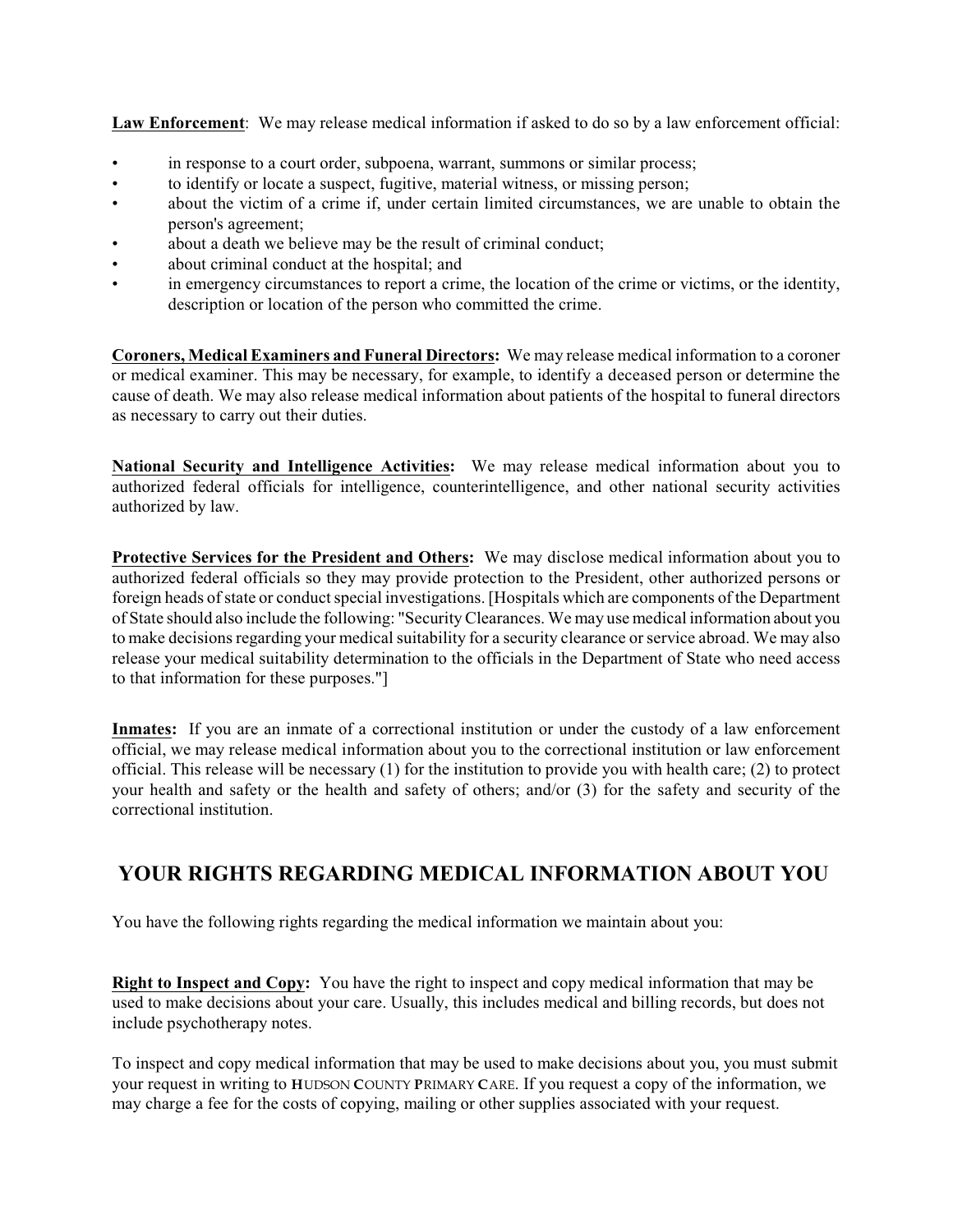We may deny your request to inspect and copy in certain very limited circumstances. If you are denied access to medical information, you may request that the denial be reviewed. Another licensed health care professional chosen by the hospital will review your request and the denial. The person conducting the review will not be the person who denied your request. We will comply with the outcome of the review.

**Right to Amend:** If you feel that medical information we have about you is incorrect or incomplete, you may ask us to amend the information. You have the right to request an amendment for as long as the information is kept by or for the hospital.

To request an amendment, your request must be made in writing and submitted to **H**UDSON **C**OUNTY **P**RIMARY **C**ARE. In addition, you must provide a reason that supports your request. We may deny your request for an amendment if it is not in writing or does not include a reason to support the request. In addition, we may deny your request if you ask us to amend information that:

- was not created by us, unless the person or entity that created the information is no longer available to make the amendment;
- is not part of the medical information kept by or for the hospital;
- is not part of the information which you will be permitted to inspect and copy; or
- is accurate and complete.

**Right to an Accounting of Disclosures:** You have the right to request an "Accounting of Disclosures." This is a list of the disclosures we made of medical information about you.

To request this list or accounting of disclosures, you must submit your request in writing to **H**UDSON **C**OUNTY **P**RIMARY **C**ARE. Your request must state a time period which may not be longer than six years and may not include dates before February 26, 2003. Your request should indicate in what form you want the list (for example, on paper, or electronically). The first list you request within a 12 month period will be free. For additional lists, we may charge you for the costs of providing the list. We will notify you of the cost involved and you may choose to withdraw or modify your request at that time before any costs are incurred.

**Right to Request Restrictions:** You have the right to request a restriction or limitation on the medical information we use or disclose about you for treatment, payment or health care operations. You also have the right to request a limit on the medical information we disclose about you to someone who is involved in your care or the payment for your care, like a family member or friend. For example, you could ask that we not use or disclose information about a surgery you had. We are not required to agree to your request. If we do agree, we will comply with your request unless the information is needed to provide you emergency treatment.

To request restrictions, you must make your request in writing to **H**UDSON **C**OUNTY **P**RIMARY **C**ARE. In your request, you must tell us (1) what information you want to limit; (2) whether you want to limit our use, disclosure or both; and (3) to whom you want the limits to apply, for example, disclosures to your spouse.

**Right to Request Confidential Communications:** You have the right to request that we communicate with you about medical matters in a certain way or at a certain location. For example, you can ask that we only contact you at work or by mail.